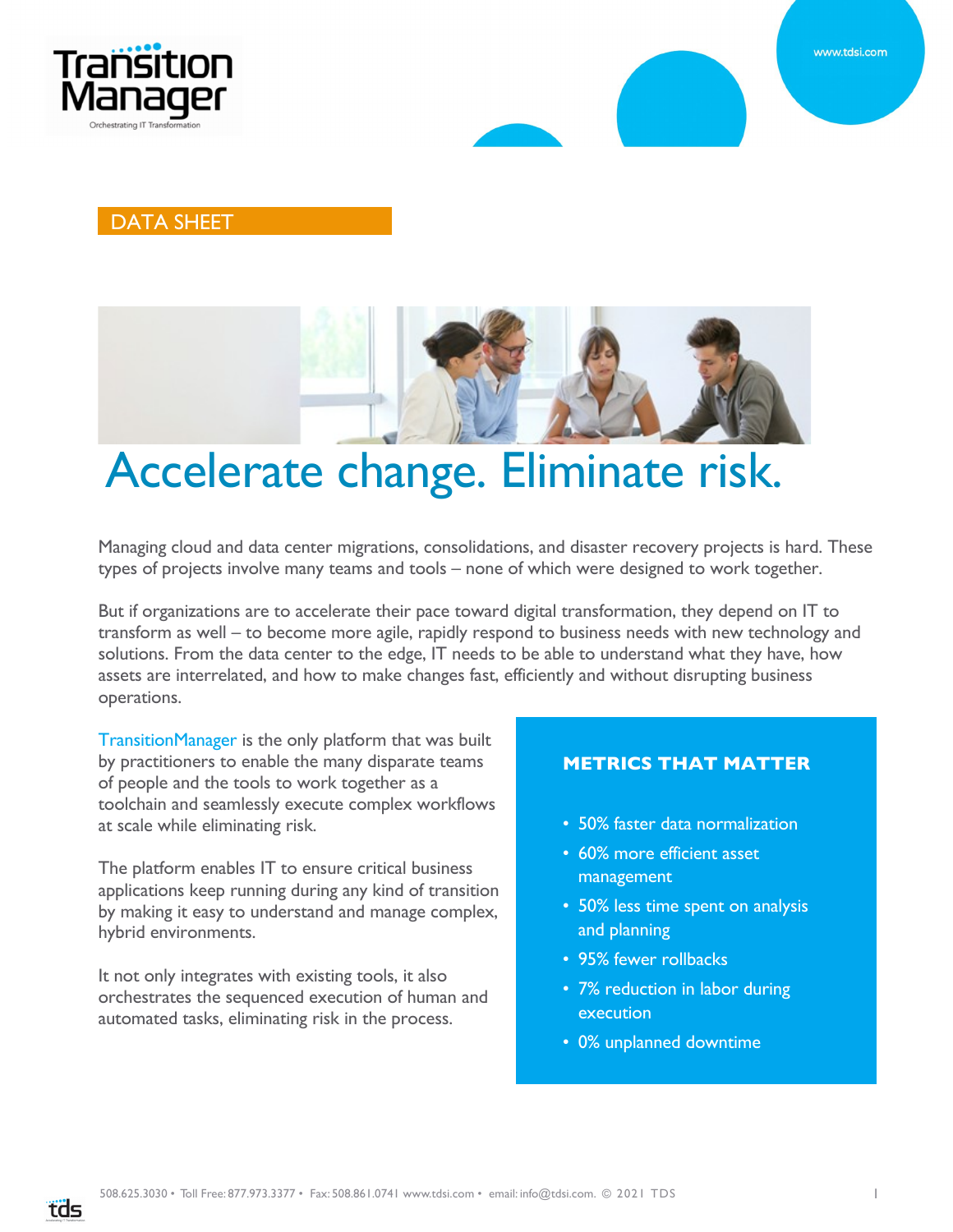



### TM Drives Efficiency, Accuracy and Scalability

Powered by its rules engine, TransitionManager executes business rules and logic, bringing consistency, efficiency and precision to your complex business decisions. A core part of the platform, it enables organizations to apply rules to data and align IT with strategic business goals and can make decisions that power your organization. It automates many of the time-consuming data management tasks, giving customers the ability to create a repeatable transformation analysis process that starts with data quality and ends with migration target analysis and an automated proposal for the migration schedule.

- Drive efficiency with business process rules that are easy to create, modify and codify
- Reduce effort and resource needs for stakeholder and IT staff
- Make faster decisions based on a current, accurate and complete application profile
- Streamline assessment processes by aggregating and analyzing data in a single platform

# Core Capabilities Built to Align IT with Business

#### TM Insight

To manage daily operations, reduce risk, and respond quickly to service outages, IT needs to understand interdependencies across all applications, servers, services and other IT assets. This requires access to actionable data – data that is accurate, relevant and current.

TransitionManager makes this easy with automated data ingestion. It integrates with data sources and file systems across the enterprise to capture data, then aggregates, cleanses, and



*Dependency Analyzer Map*

normalizes the data with the rules engine – prioritizing sources, transforming data, and managing data quality to align with business requirements.

This consolidated set of actionable data is stored in TransitionManager's internal repository where users can access data through table and grid formats, as well as an interactive map that enables at-a-glance identification of each asset and their interdependencies across hosting sites. And asset details can be edited in place with one-click, drill-down functionality.

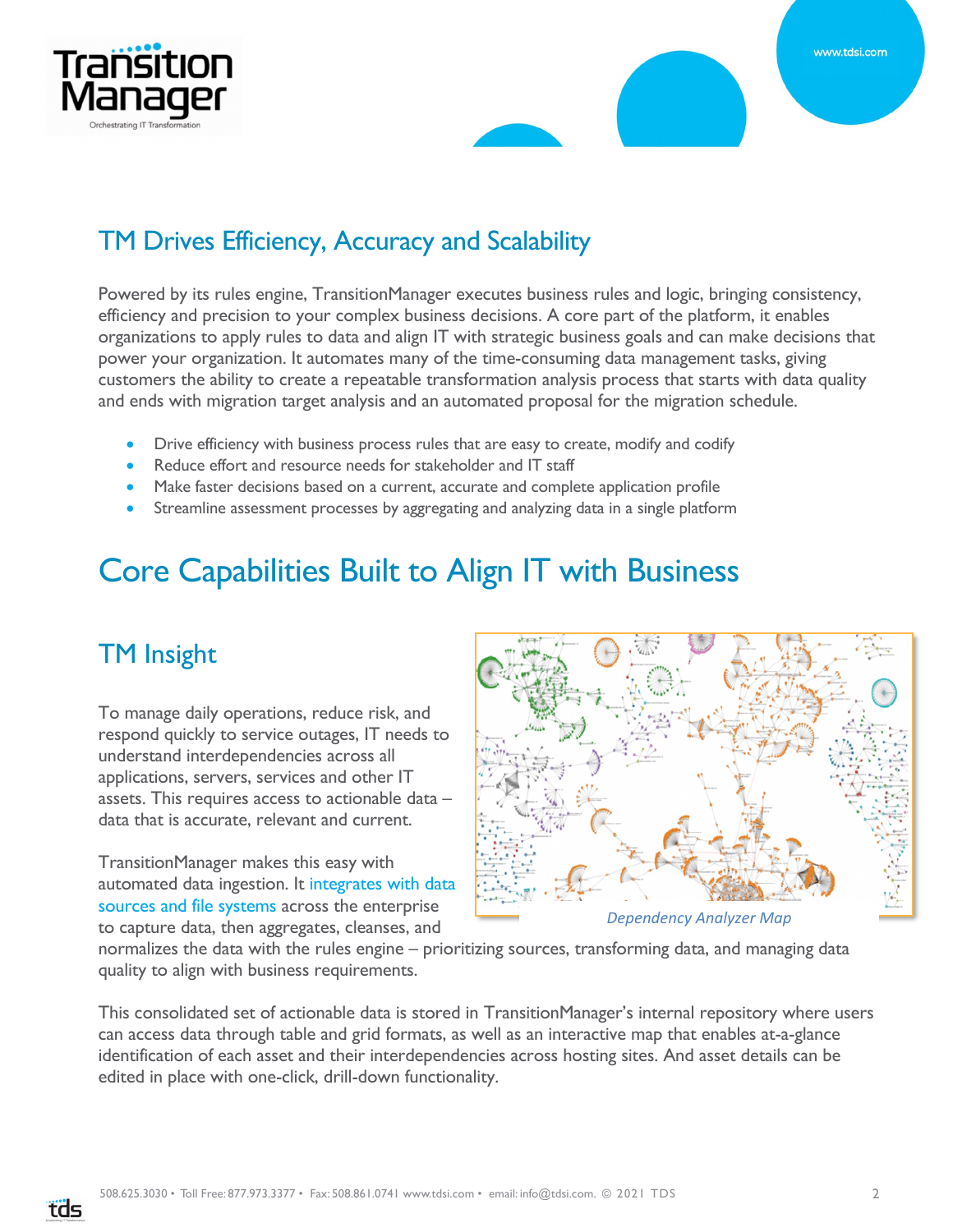



## TM Orchestrate

If your plan is based on workflows that are even one day out of date, it could lead to disruption to critical business applications. With TransitionManager, IT can generate runbooks on the fly, so they always use the most up-to-date data. These runbooks coordinate the end-to-end sequence of human and automated tasks across multiple, complex workstreams – while eliminating risk from the process.

TransitionManager provides a library of common runbook templates, making it easy to accelerate your project execution. And everyone can track and monitor project progress at the user, task, or project level with dynamic, real-time dashboards.

#### TM Accelerate

A companion application, Accelerate automates, integrates and streamlines the use of third-party tools that make up a transformation toolchain.

It is installed on the desktop behind your firewall to ensure compliance while providing access to the wide range of systems that you need for IT transformation.

TM Accelerate automatically aggregates information from the disparate systems of record via API and imports them into TransitionManager for accelerated IT portfolio analysis and transformation planning.

TM Accelerate also automates application and services

- Reduces risk and human error
- Ensures accurate task sequencing and execution
- Reduces execution times, increased scale and velocity
- Maintains security and compliance
- Reallocates senior engineers from execution tools to more strategic activities

movement prep and go-live execution. Bundled with TransitionManager's dynamic runbook capability, customers can execute step-by-step workflows that orchestrate people, teams and now APIs.

API execution is reduced to "one-click" tasks to streamline data replication, server migration and cloud native APIs.